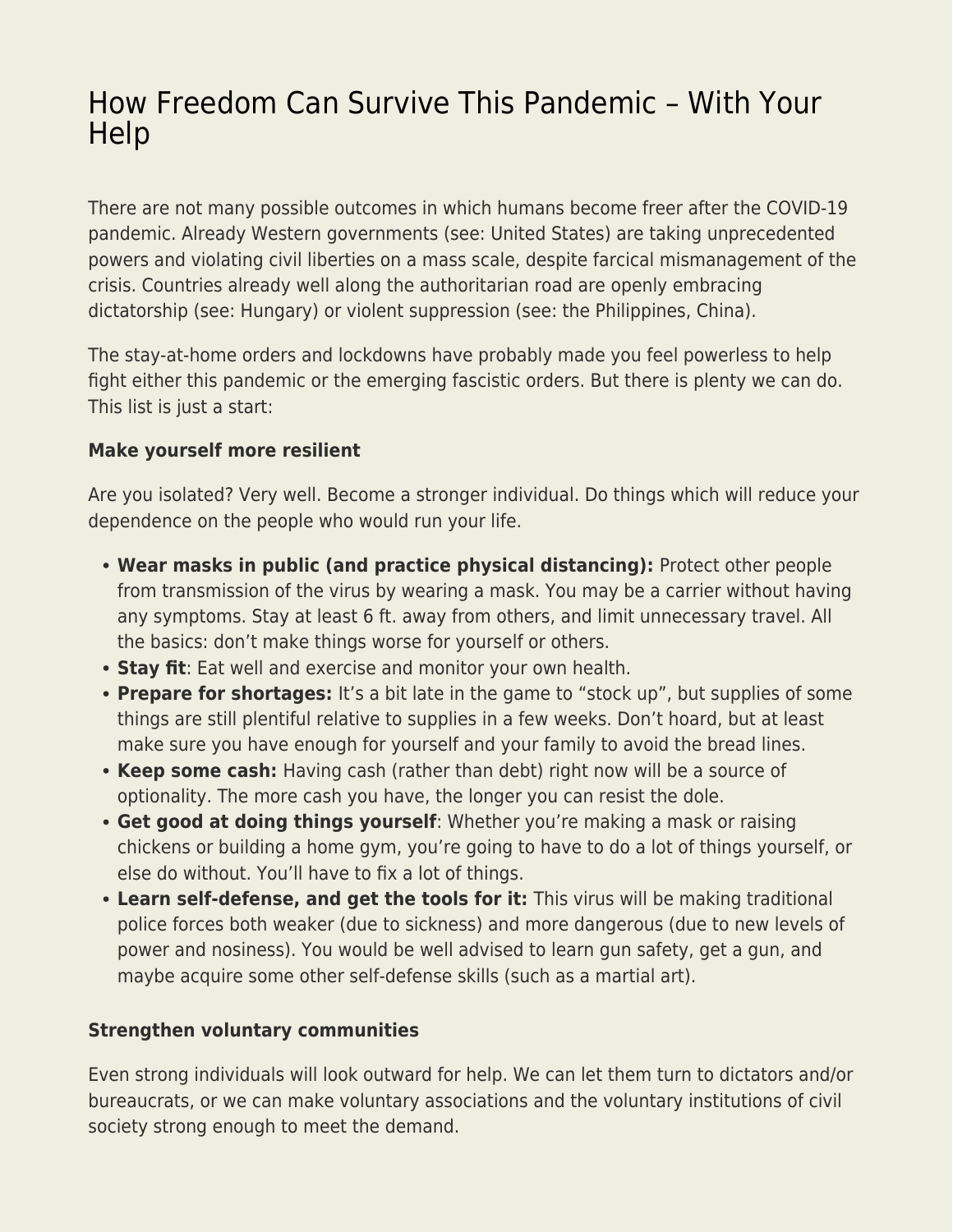- **Help your neighbors**: Your neighbors will be suffering too, whether from loneliness or from actual need. Donate to your food bank, send food or supplies to your local medical workers, volunteer if you can do so safely, and bring groceries for your older neighbors.
- **Support small businesses**: The more independent entrepreneurs survive this crisis, the fewer the people forced toward welfare-dependency, government work, or employment for the crony corporations.
- **Create value:** Entrepreneurs who can build new technologies and businesses to help during this pandemic will be doing a great deal for freedom, even if they don't speak about politics at all. Growth and innovation are their own arguments for liberty, and private initiative to solve social problems will be a clear counter-example to the corruption and incompetence of bureaucracy.
- **Make churches and community groups work well remotely:** You must find a way to transition traditional mass gatherings into forms of peer to peer connections. Livestreams won't be enough. People need interaction. Consider group video calls, group chats, email threads, etc. for the communities you care about, and keep interaction going.

## **Organize and foster dissenting voices**

Shutdowns and lockdowns create perfect opportunities for petty tyrants to rule isolated individuals – unless we find each other online. We will have to organize regardless of the distance:

- **Connect with fellow freedom-lovers**: Reach out to your friends, colleagues, and acquaintances who are likely to share a concern for political liberty. Find people you can trust and people who will be willing to stand alongside you in protest and even disobedience. There may be differing levels of interest or commitment as well as different ideological orientations – that's fine. Work with people where they are, and build a coalition of people who care.
- **Share information:** Watch and share important news about the pandemic and government overreach. Curate from many sources. Take the pandemic seriously and avoid fake news.
- **Speak out**: I'm generally cynical on the value of political speech, but you never know how you might shift what someone else is willing to accept from their government. Say something. Share why bailouts are destructive of economic welfare, criticize police harassment of solo beach walkers, point out the illegality of business shutdown by state fiat, etc. Share how deregulation of a choked medical industry is helping, and how free people working together have often bested government solutions.

### **Prepare for active dissent and disobedience**